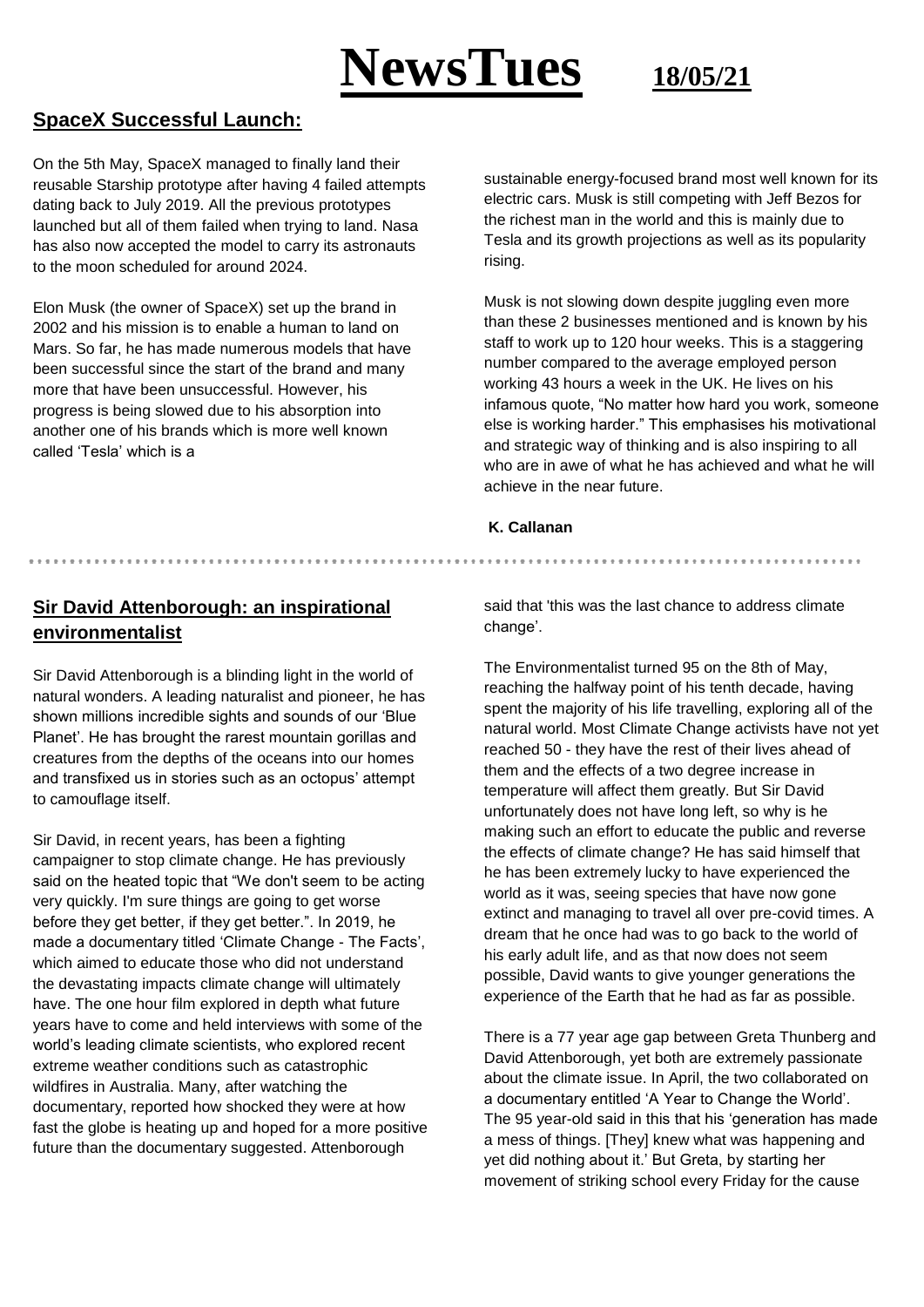# **NewsTues 18/05/21**

'has brought hope', seeing that her generation will be the 'one that has to deal with the big mess'. The impactful duo discussed how younger people are speaking up and making changes, but it is the older generations who need to be active in this crisis, as 'we need everyone'.

David Attenborough has been an inspiration for all throughout the entirety of his life. I'm sure there is a young David Attenborough somewhere who will follow in his footsteps and bring the world back to its original glory. He has told us what the problem is. It is up to us now to fix it.

#### **Z. De Waal**

# **Mental Health Awareness Month**

Last week was Mental Health Awareness Week and as you may have heard, the theme for this year is Nature. However, **May is Mental Health Awareness Month**. So why not find out more about a mental health illness you have not yet heard of? You can use the MIND website to do so. Just a few examples of the mental illnesses that are not spoken about as much include... Schizoaffective Disorder, Borderline personality disorder (BPD), Bipolar disorder and Obsessive-compulsive disorder (OCD).

Our aim as Mental Health Ambassadors is to encourage our school community to talk about mental health whenever we want to; not just during Mental Health Awareness Week.

We hope you were able to spend some time outside and have a look at the slides and activities we had prepared for Mental Health Awareness Week. If not, please read this week's edition of the MHA NewsTues as it will be a quick recap of the slides and activities. Thank you!

We are currently looking for more students to join our team! If you are interested, please email Miss Martos ( [c.martos@stmaryleboneschool.com](mailto:c.martos@stmaryleboneschool.com) ).

#### **Z Soni and M. Soni**

#### **The connection between mental health and nature**

Research has shown that your wellbeing can be affected through nature- social, mental and physical behaviours. For example, doing things like growing food or flowers, exercising outdoors or being around animals can have lots of positive effects.

An experiment by Mike Rogerson and his team working with the Wildlife Trust found out that 95% of study participants with low wellbeing at the start reported an improvement in six weeks, which increased further over the next six weeks. The mental wellbeing of all participants improved significantly over a period of 12 weeks. This experiment shows us irrefutable scientific evidence that the brain reveals patterns of relaxation when in a green environment.

To celebrate, on 8th May, broadcaster, naturalist and national treasure Sir David Attenborough turned 95 and he released some pictures of his relationship with nature. For him, as for many others, nature is not only about beauty, but about learning, health and love.

In this short video - [Sir David](https://youtu.be/h29z-l3XTlk)  [Attenborough on Mental health](https://youtu.be/h29z-l3XTlk)  [and Nature,](https://youtu.be/h29z-l3XTlk) he discusses ways that nature has been shown to improve mental health, how nature has helped him during stressful times, and suggests ways that people can better connect with nature. If you can, ask yourself the following questions while watching it. Do you agree with the video? Can you think



about a time when nature helped you?

#### **What can you do to be more connected with nature?**

- 1. Go to your local park and go for a walk, this is a wonderful way to get fresh air
- 2. Interact with wildlife rather than staying indoors (could be something simple like feeding birds but it could make a big difference)
- 3. Plant a tree or grow some vegetables in your garden
- 4. Play sports or exercise outdoors whenever you can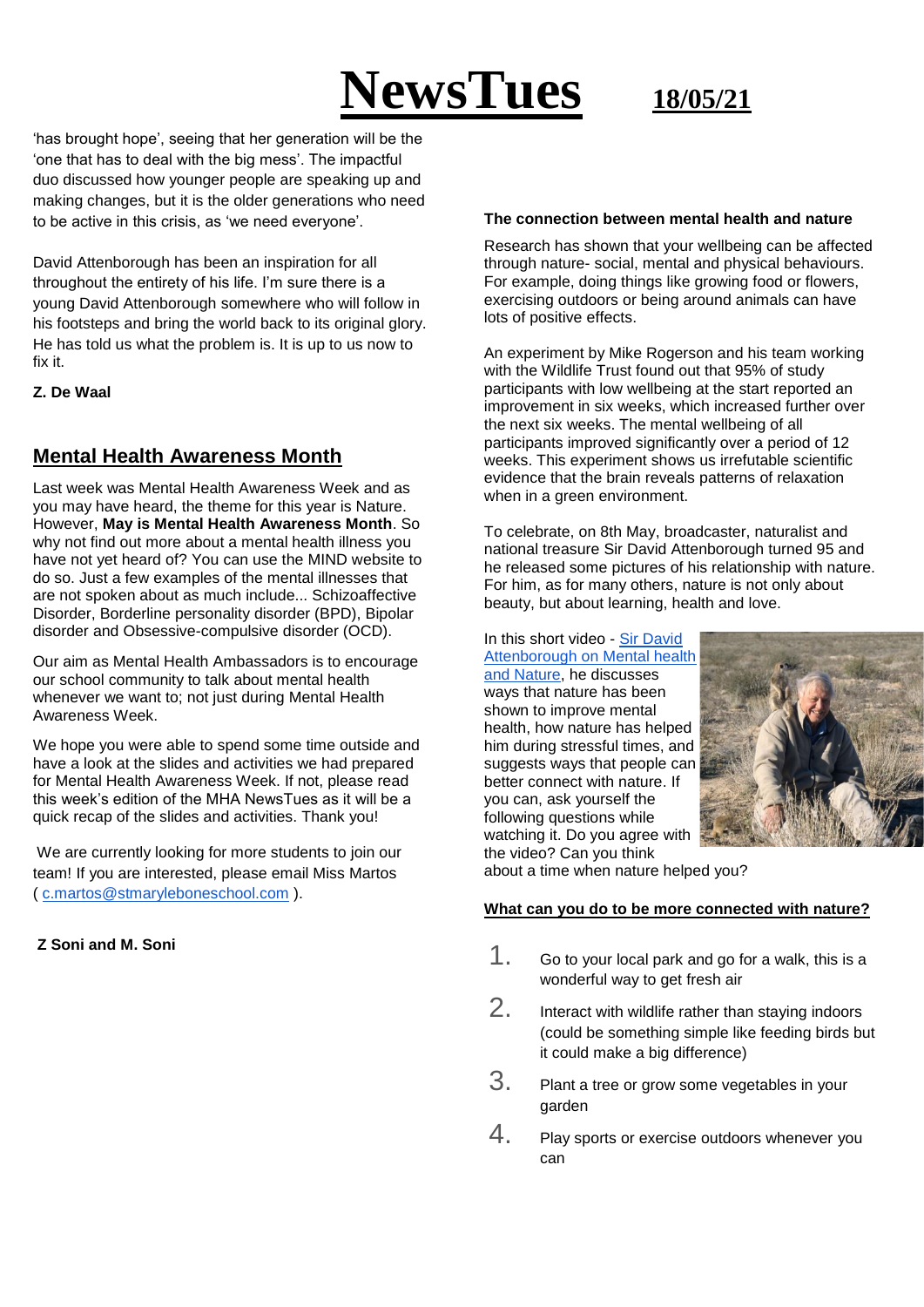# **NewsTues 18/05/21**

# 5. Meditate outside

6. Do your homework or revision outdoors if you can

**Year 7 Ambassadors - Anahi , Biba & Esme**

#### **Mental Health Awareness Quiz**

The Y10 ambassadors; **Anisa, Lea and Mennah** have created a short quiz that aims to spread more information about mental health and spark some discussion. People with mental health disorders say that the social stigma attached to mental health and the discrimination they experience can make their difficulties worse and make it harder to recover.

#### **Try the 10 questions below to check your knowledge on mental health around the world and [click here](https://docs.google.com/presentation/d/1_M_kSlp81skIEZtfcBPv-WUwBOpCzFtvr4ijVpTKR-w/edit?usp=sharing) for the answers!**

1. What proportion of people with mental health problems experience stigma?

| a. 10% | b.50% | c. 90% |
|--------|-------|--------|
|        |       |        |

2. How many people are estimated to have experienced a common mental health problem in the UK in the past week?

a. 1/100 b. 1/50 c. 1/6

3. What fraction of the world's children and adolescents suffer a mental health disorder?

- a. 1/10. b. 1/5 c. 1/2
- 4. Half of mental disorders begin before which age? a. 11 b. 14 c. 25

5. People with severe mental disorders die how many years earlier than the average? a. 2-3 b. 4-5 c. 10-20

6. What fraction of adults with a mental health problem are getting some form of treatment? a. 1/8 b. 1/2. c. 1/40

7. How many times more likely is someone who identifies as LGBTQIA+ to report having a mental health problem in England?

a. 2.5 b. 3 c. 3.5

8. What percentage of adults don't know the warning signs and red signals of mental health problems? a. 56% b. 38% c. 26%

9. How many million people does depression affect? a. 400 b. 264 c. 92

10. Which of these famous historical figures experienced mental health conditions?

- a. Abraham Lincoln
- b. Winston Churchill
- c. Florence Nightingale

#### **Wellbeing and Self-care**

What is mental health?

Mental health includes our emotional, psychological, and social well-being. It affects how we think, feel, and act. It also helps determine how we handle stress, relate to others, and make choices. Everyone has mental health and we need to learn how to take care of ourselves and our mental health.

#### Why should we look after it?

Imagine you are using your phone and you get an alert that its battery charge is on 20% but you ignore it, then 10% then 5% and finally 1%. And at the last second, as it is about to die you



rush to find your charger. Mental health can be like this, sometimes we ignore our mental health deteriorating but only seek help when we are at your breaking point (everyone has different breaking points and boundaries). However, we shouldn't treat ourselves. that way. It is important we take care of and check in on ourselves often.

#### **Year 8 ambassadors: Mia and Myra**

### **Mental Health Awareness Month - Art Competition**

As the theme was nature, Year 12 Ambassadors **(Freya and Zoya)** have created an Art competition. Please have a look below if you are interested in taking part. You don't have to be an artist to submit a piece! We have extended the day that pieces have to be submitted by to **Monday, 24th May**.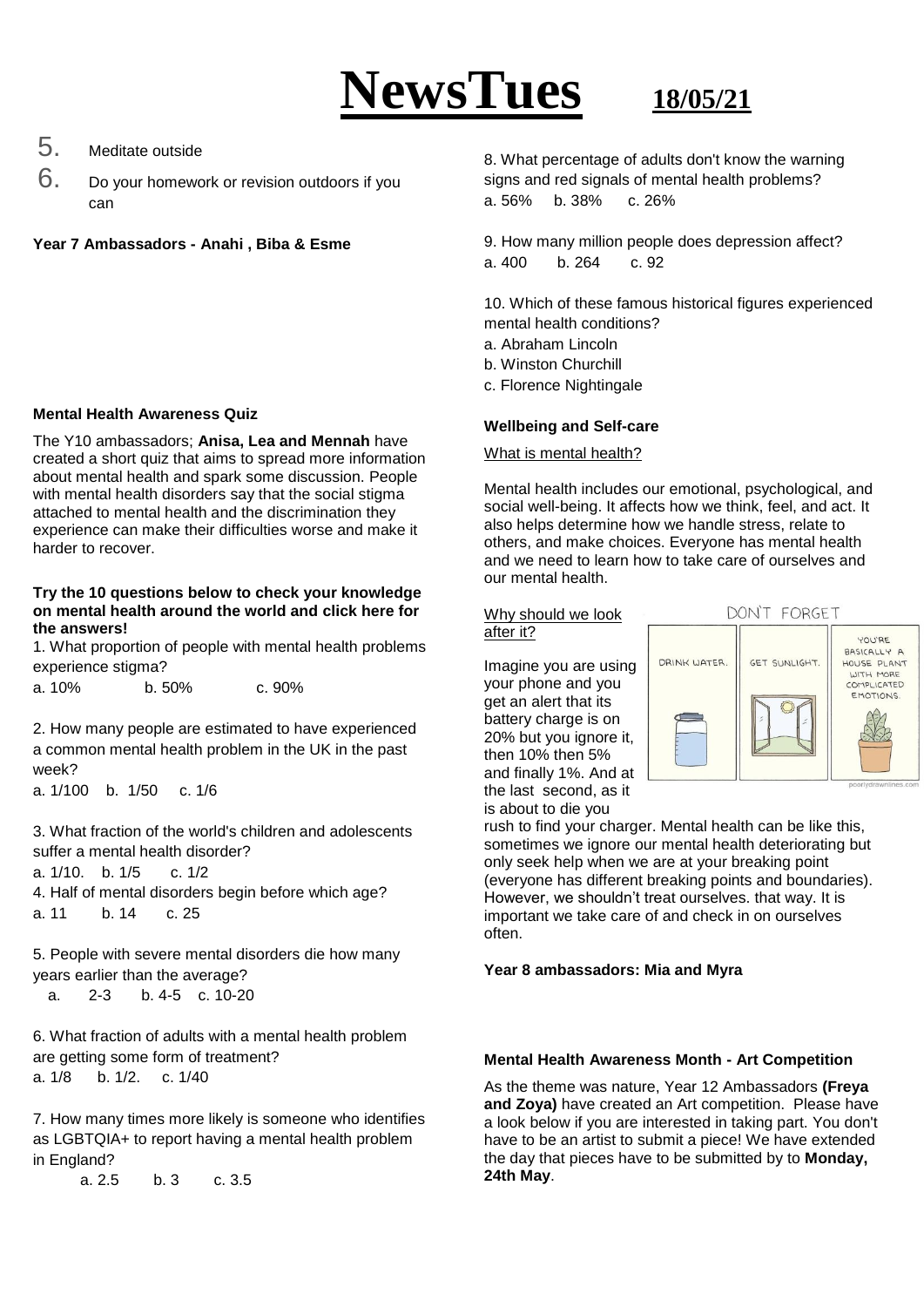# **NewsTues**

18/05/21



## **Mental Health & Nature**

- This year the theme for Mental Health Awareness Week is Nature
- Spending time in nature has been found to help people cope with the symptoms of mental health problems including **anxiety** and depression
- E.g. research into ecotherapy (a type of formal treatment which involves doing activities outside in nature) has shown it can help with mild to moderate depression

- **Time in Green Spaces**
- **Nature in Cities** 
	- **Staying Active**
- outside for a walk in the park this week or even spend some time outside

89

You could try going

**Relaxation & Mindfulness during lunchtime!**